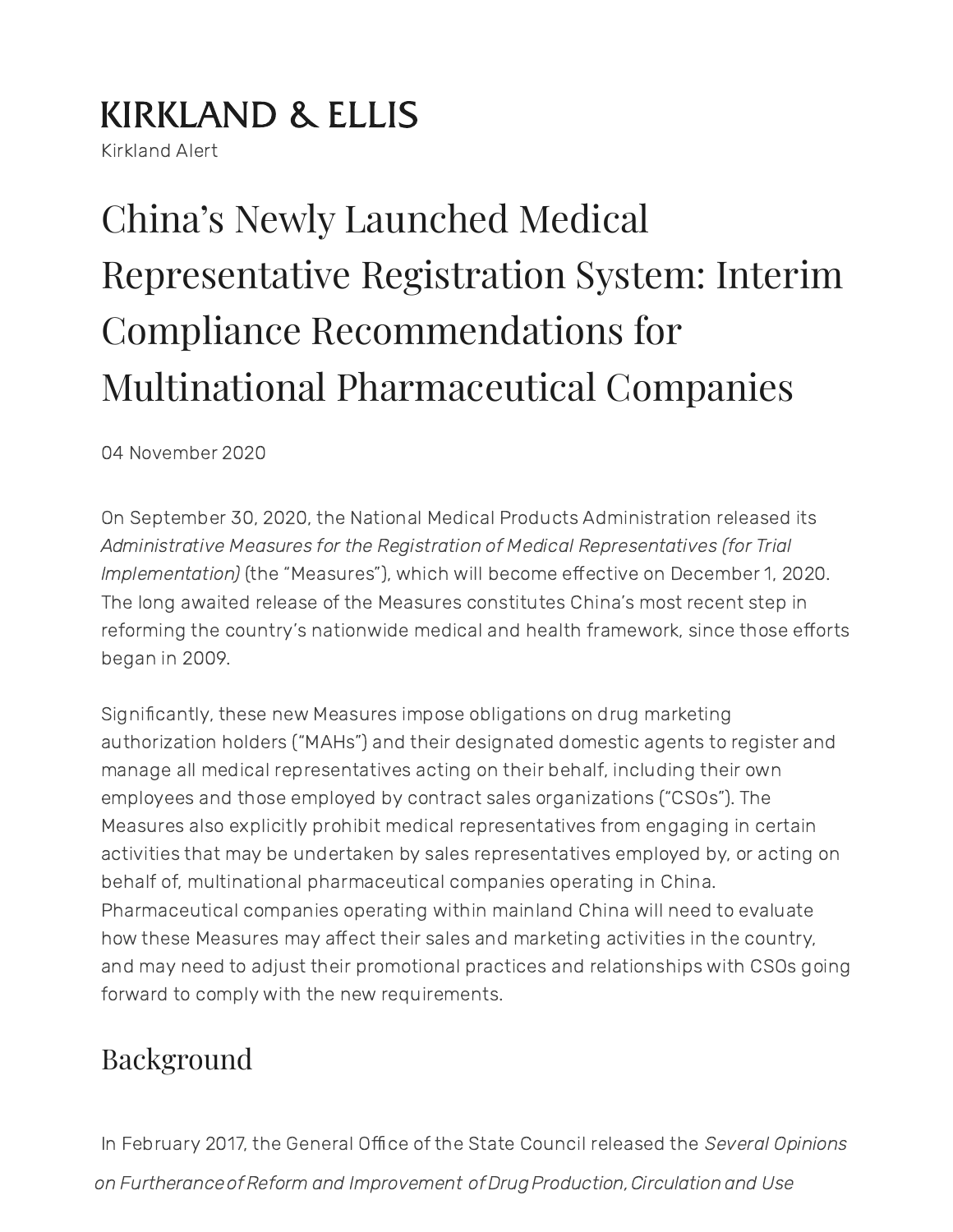Policies (the "Opinions"). At the national level, the Opinions proposed three reforms related to the activities of medical representatives, including: (1) requiring food and drug supervisory and regulatory authorities to enhance their oversight of medical representatives and to establish a medical representative registration and filing system; (2) separating academic promotional activities from sales activities; and (3) reflecting illegal promotional activities in the individual credit records of implicated medical representatives.

Following the release of the Opinions, the China Food and Drug Administration and National Health and Family Planning Commission (both of which have now been consolidated under China's State Administration for Market Regulation) published a first draft of the Measures for public comment in December 2017, and a second draft in June 2020. At the local level, cities such as Shanghai and Tianjin also issued their own draft requirements suggesting that a local medical representative registration system would soon be created.

The final draft Measures, which are due to take effect on December 1, represent a milestone in implementing a system to regulate the activities of medical representatives.

#### The Scope of the Measures

Medical representatives are broadly defined as professionals who act on behalf of MAHs by transmitting, communicating, or collecting feedback information about drugs. Under the Drug Administration Law, MAHs include companies or drug research and development institutions that have obtained a drug registration certificate.

The Measures further specify that "medical representatives" includes all individuals involved in academic promotional activities on behalf of any MAHs, including those who: (1) create plans and strategies for the promotion of medical products; (2) transmit medical product information to health care providers ("HCPs"); (3) assist HCPs in using medical products; and (4) collect feedback on the clinical use of the products and information regarding supply demand at hospitals.

As discussed above, the new Measures explicitly prohibit all medical representatives from "undertaking drug sales tasks and engaging in sales activities". The Measures do not provide clear definitions for "sales tasks" or "sales activities". However, the Measures provide examples of prohibited "sales activities", including collecting payment and dealing with purchase/sales invoices. The regulation is also silent on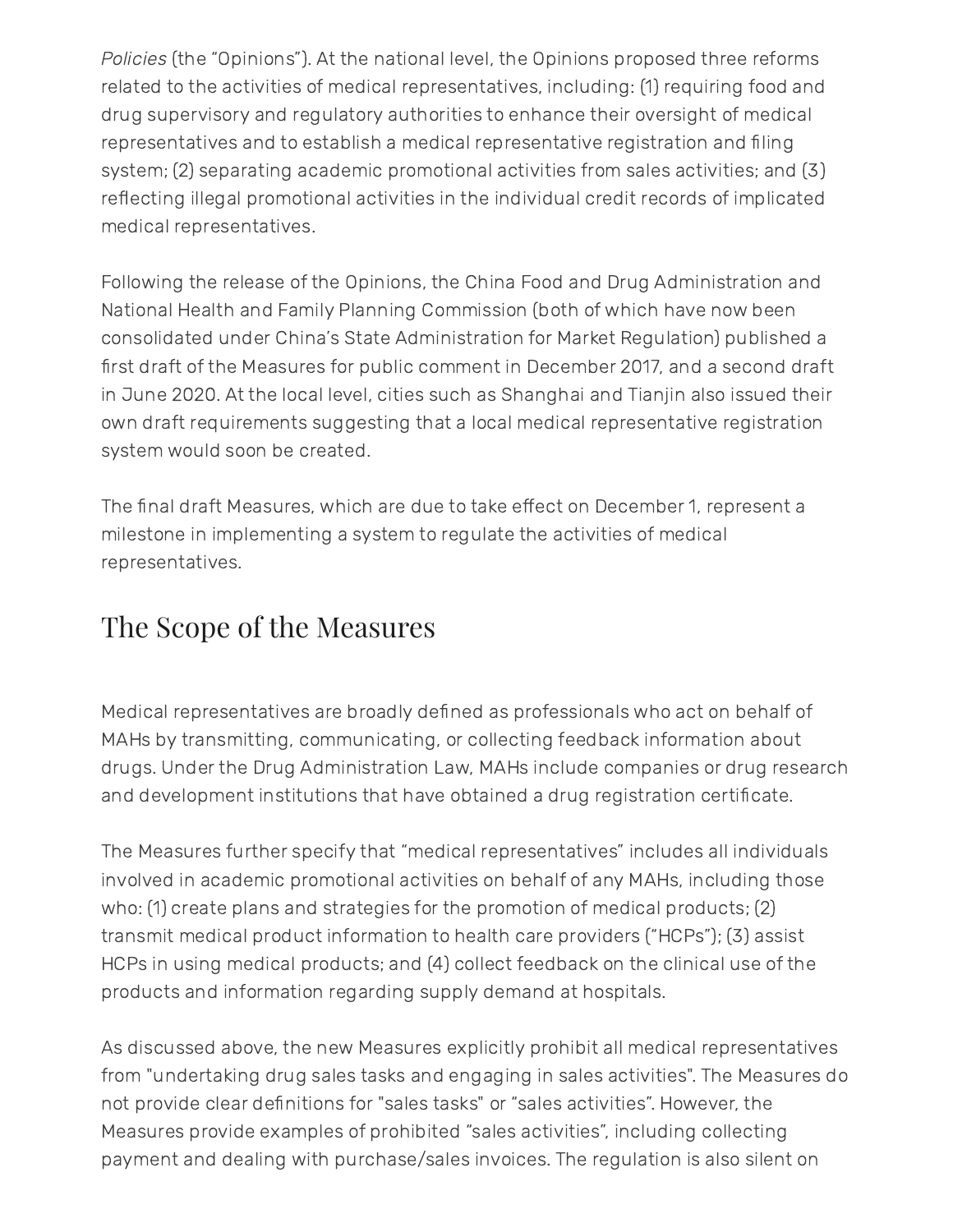whether MAHs may use sales-related key performance indicators ("KPIs") to evaluate the performance of medical representatives. Enforcement agencies are expected to clarify these ambiguities in the near future.

### Additional Requirements for MAHs

The Measures impose several requirements on MAHs, including that they register and manage the personal information of medical representatives on the China Pharmaceutical Association's platform. The Measures specifically emphasize that a foreign MAH (e.g., a multinational pharmaceutical company) must comply with these requirements through its designed domestic agent and provide that a foreign MAH and its domestic agent will be jointly and severally liable for failure to fulfill the obligations.

Importantly, the Measures require MAHs to register medical representatives employed by third parties, including contract sales organizations ("CSOs"), who are authorized by MAHs to act on their behalf. Extending this registration requirement beyond medical representatives directly employed by MAHs is a significant additional requirement for multinational pharmaceutical companies operating in China. It is yet unclear how MAHs will comply with this requirement. Nevertheless, pharmaceutical companies should evaluate the monitoring and management of CSO employees acting on their behalf.

Finally, the Measures also require MAHs take action if they discover that a medical representative working on their behalf engages in prohibited conduct. The required action includes remediation; suspension of the representatives' authorization to work on behalf of the MAH; enhanced employee training; and a requirement that affected employees pass a re-evaluation before authorizing them to work on behalf of the MAH again.

#### Permitted Academic Promotional Activities

The Measures provide that medical representatives may carry out academic promotional activities through (1) in-person meetings with HCPs at medical institutions, (2) organizing academic meetings and lectures, (3) providing academic materials, (4) communications through the Internet or telephone, and (5) other activities agreed to by individual medical institutions.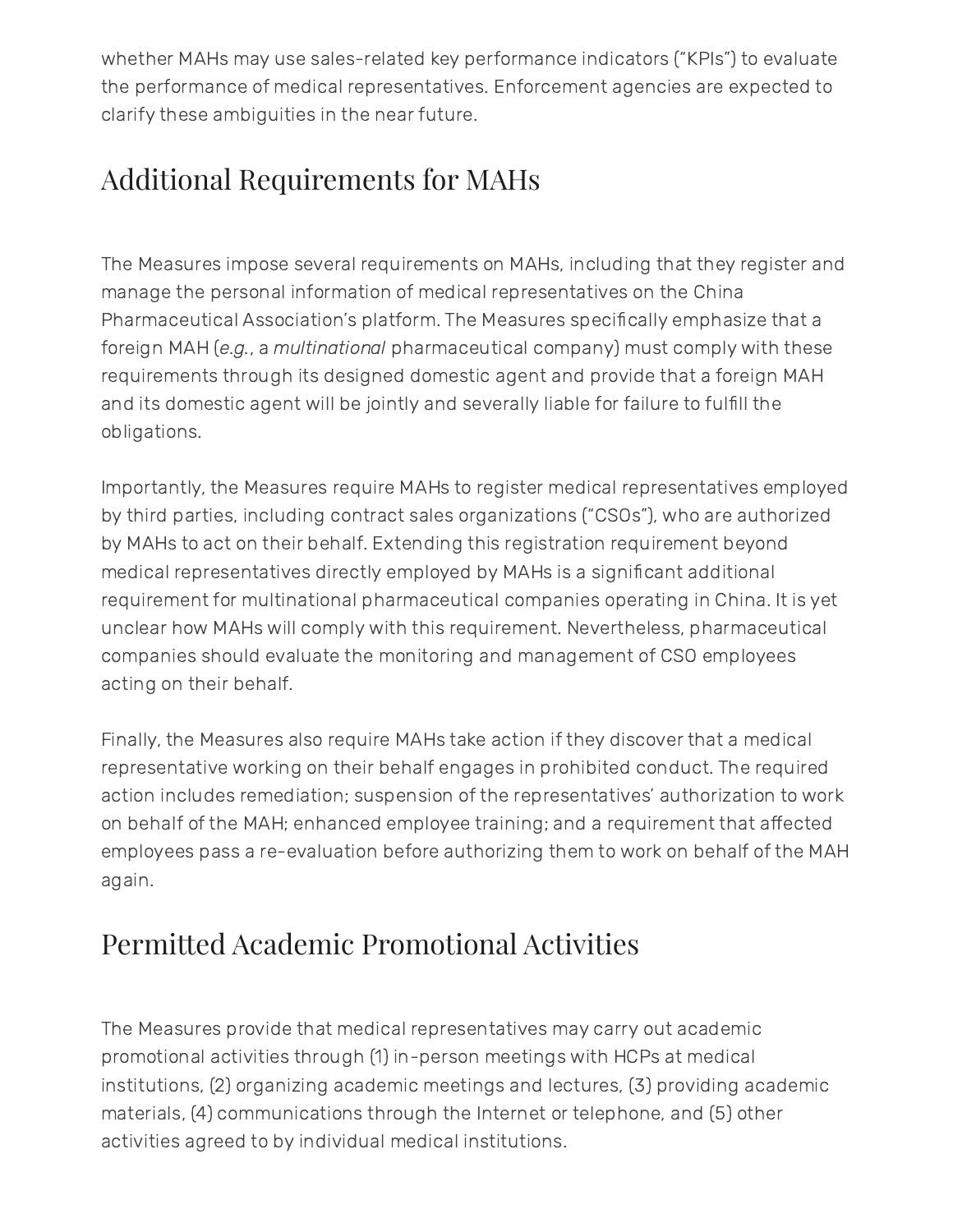However, as discussed in more detail below, the Measures emphasize that medical representatives who are not registered, as required under the Measures, are not allowed to carry out even these approved categories of academic promotional activities. Further, registered medical representatives are required to obtain consent from each medical institution before conducting any promotional activities with that institution's HCPs. The Measures do not provide specifics regarding how MAHs should obtain consent from medical institutions to conduct promotional activities and is silent on whether implicit consent is permissible.

### Prohibited Activities by Individual Medical Representatives

The Measures explicitly prohibit individual medical representatives from engaging in seven categories of activities. These prohibited activities include some of the common job responsibilities of sales representatives in China. The Measures specifically prohibit medical representatives from:

- 1. Engaging in academic promotional activities conducted by medical representatives who are not registered and filed as required by the Measures;
- 2. Engaging in academic promotional activities carried out without the consent of the relevant medical institution;
- 3. Undertaking drug sales tasks, engaging in sales activities or conduct, including collecting payment and dealing with purchase/sales invoices;
- 4. Counting the number of prescriptions issued by individual HCPs;
- 5. Directly providing donations, financial aid, or sponsorships to individual HCPs or internal departments of medical institutions;
- 6. Misleading HCPs about the use of drugs; exaggerating or misleading HCPs about a drug's curative effects; concealing a drug's known adverse effects; or concealing adverse event information from HCPs; and
- 7. Other conduct that interferes or influences the proper clinical use of drugs.

Two of these prohibited activities are particularly notable for multinational companies operating in China. First, although various previous laws and regulations have prohibited giving direct benefits to HCPs, the Measures explicitly prohibit medical representatives from directly giving sponsorships to individual HCPs. Similarly, the Measures clarify that donations, financial aid, or sponsorships may not be offered to internal departments at medical institutions in addition to individual HCPs or individuals in charge of procurement. By prohibiting the direct giving of sponsorships to internal departments as well as individual HCPs, the Measures may require some pharmaceutical companies to adjust their sponsorship procedures.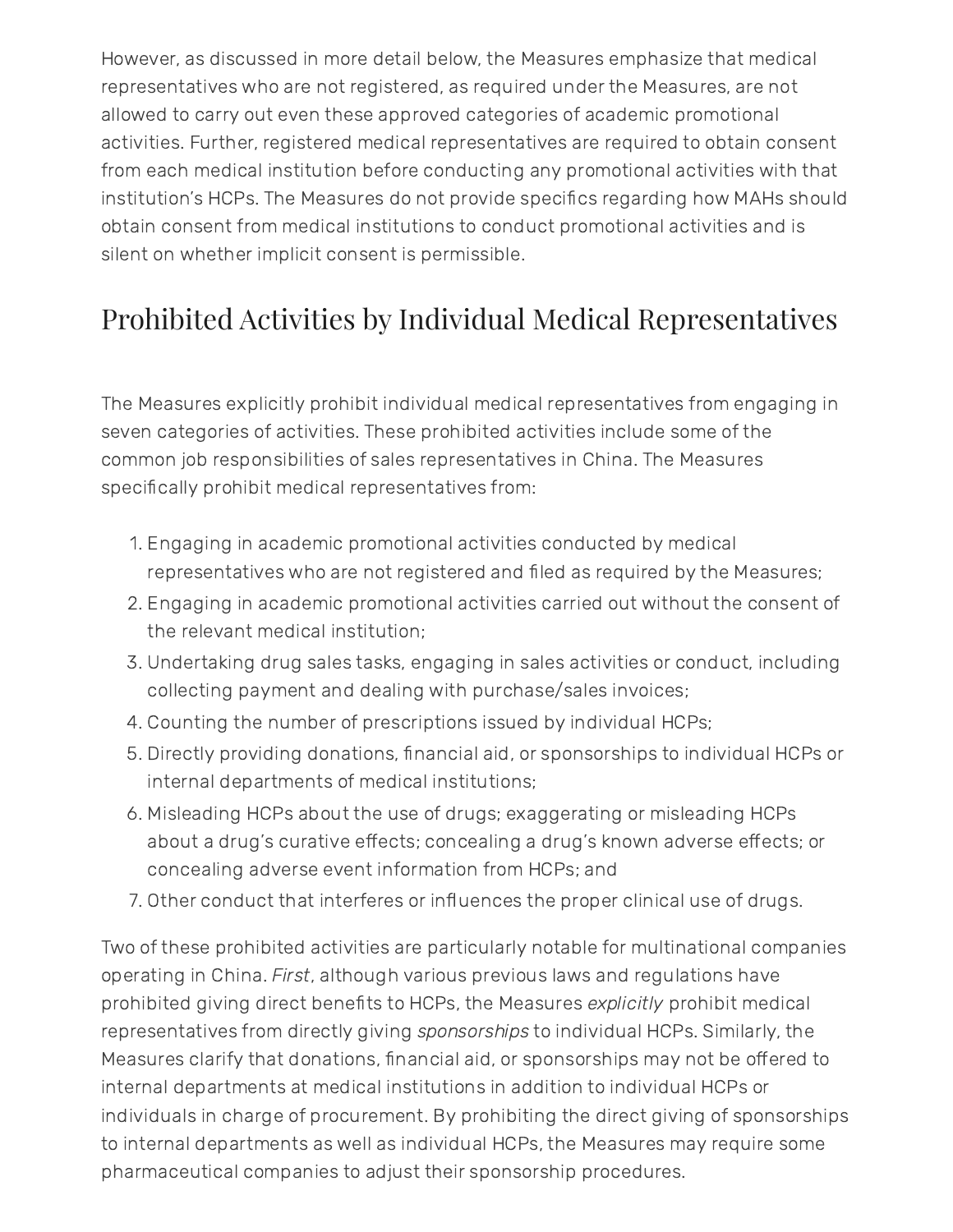Second, the Measures explicitly prohibit medical representatives from participating in the counting of prescription data for individual HCPs. In 2013, China's National Health and Family Planning Commission previously prohibited HCPs from collecting prescription data for commercial purposes, or assisting pharmaceutical companies in collecting such data. However, the 2013 law did not directly proscribe data collection activities by medical representatives or pharmaceutical companies. The Measures now appear to shut the door on medical representatives collecting such data on their own.

### Prohibited Corporate Activities

Relatedly, the Measures also explicitly prohibit all MAHs from engaging in five specific activities, including:

- 1. Failing to register information regarding their medical representatives, or failing to modify or delete such information in a timely manner;
- 2. Encouraging or suggesting that medical representatives engage in conduct that violates laws and regulations;
- 3. Assigning sales tasks to or requiring medical representatives to engage in sales activities such as collecting payment or handling purchase and sale involves;
- 4. Asking medical representatives or other personnel to count the number of prescriptions issued by individual HCPs; and
- 5. Providing false information during the registration and filing information related to their medical representatives.

The most notable of these prohibited activities is how "assigning sales tasks" is defined. Further, it remains unclear whether MAHs also may be prohibited from using sales-related KPIs to evaluate the performance of medical representatives. Authorities are expected to clarify these ambiguities in the near future.

In addition, as with the prohibitions on individual medical representatives, MAHs now are prohibited from requiring medical representatives to count the number of prescriptions issued by individual HCPs. Again, this is the first Chinese regulation that has specifically prohibited companies (as opposed to HCPs) from collecting such prescription information.

### Potential Liability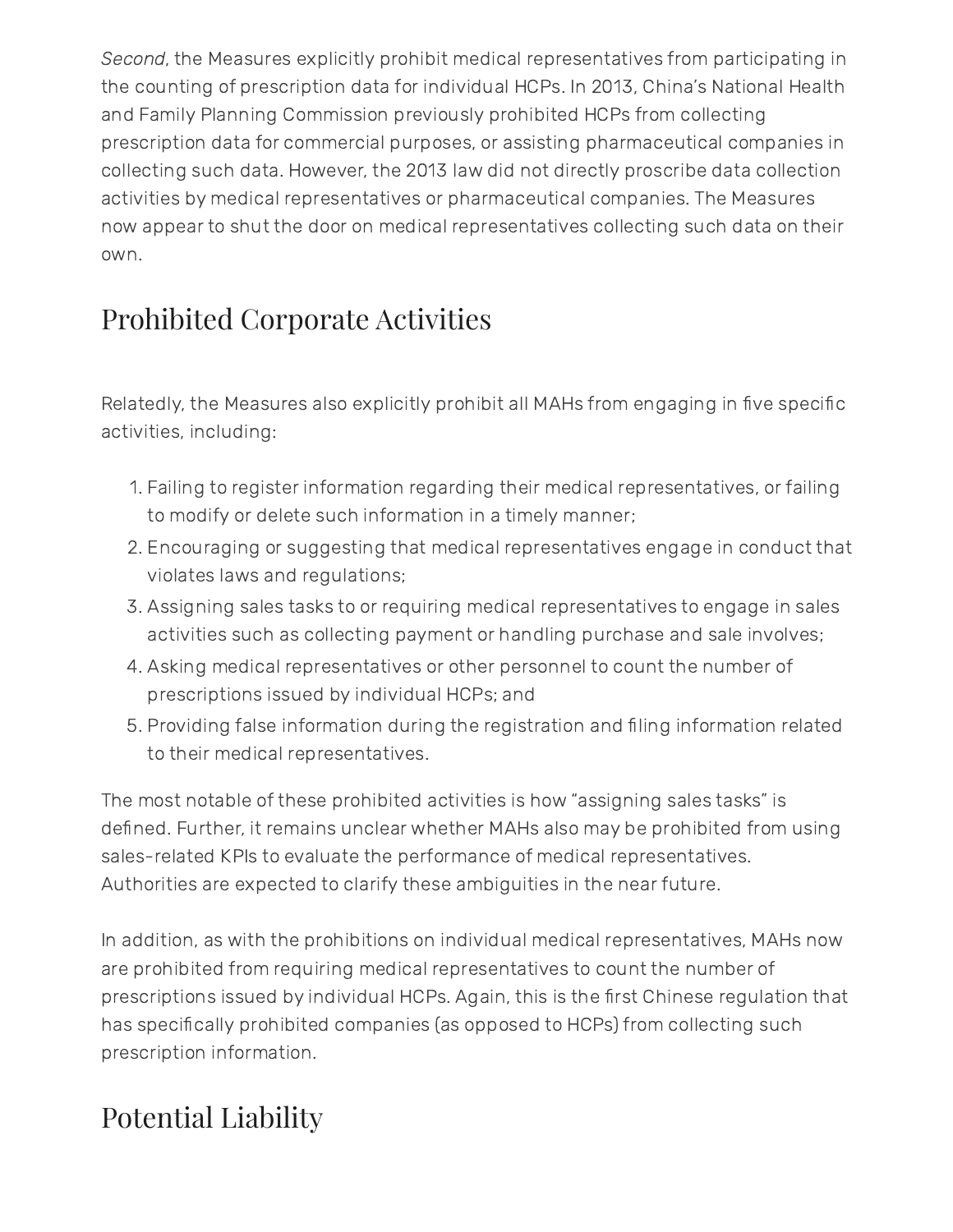The Measures make it clear that unregistered medical representatives are prohibited from carrying out academic promotional activities, which means that, in practice, unregistered medical representatives likely will be prohibited from communicating with HCPs. However, the Measures do not impose new liabilities on companies that engage in prohibited conduct. Instead, the Measures reiterate that manufacturers may be held liable under the Drug Management Law and Anti-Unfair Competition Law for acts by a medical representative who provides improper payments or benefits to HCPs or who otherwise engages in prohibited activity. In other words, companies may be exposed to civil or criminal liability under other Chinese laws for the failure of their employees and/or authorized CSO medical representatives to comply with the Measures.

The potentially sweeping consequences of violating the Measures behooves multinational pharmaceutical manufacturers operating in China to re-examine their sales and marketing practices in the country, and make any necessary conforming changes prior to December 1, 2020, while authorities clarify certain ambiguities in the Measures.

Kirkland & Ellis is continuing to monitor developments related to the trial implementation of the Administrative Measures for the Filing of Medical Representatives. If you have any questions concerning the material discussed in this client alert, please contact:

#### Authors

#### [Tiana Zhang](https://www.kirkland.com/lawyers/z/zhang-tiana)

Partner / [Shanghai](https://www.kirkland.com/offices/shanghai)

#### [Jodi Wu](https://www.kirkland.com/lawyers/w/wu-jodi)

Partner / [Shanghai](https://www.kirkland.com/offices/shanghai)

#### [Cori A. Lable](https://www.kirkland.com/lawyers/l/lable-cori-a)

Registered Foreign Lawyer (Kirkland & Ellis, Hong Kong) and Partner (Kirkland & Ellis LLP, U.S.) / [Hong Kong](https://www.kirkland.com/offices/hong-kong)